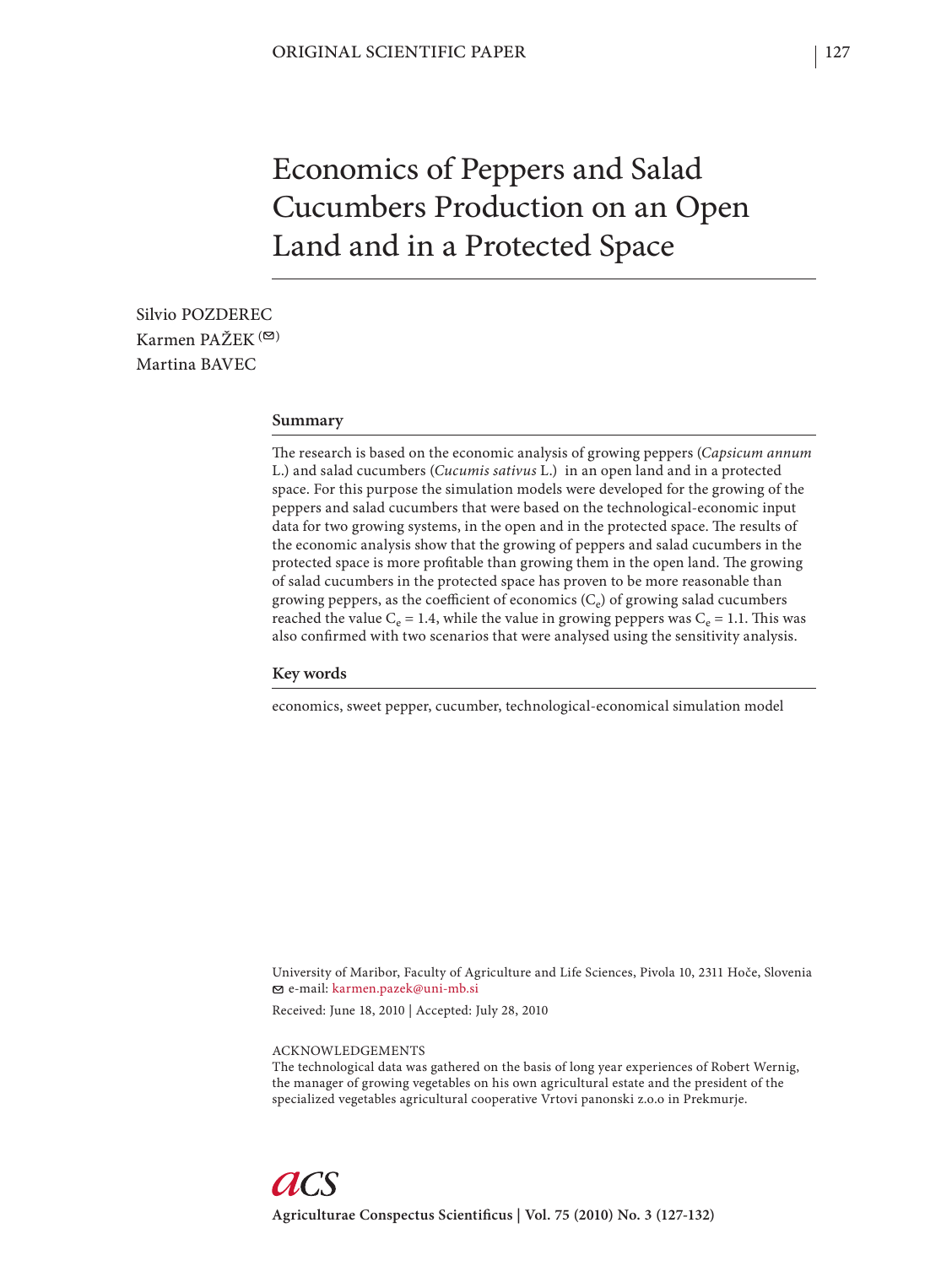# **Introduction**

Growing vegetables has become a market opportunity for numerous growers in Slovenia. Growing vegetables is a very prospective agricultural branch, for it enables making of a high yield even on smaller field surfaces that characteristic for our land are.

The main characteristic of vegetable growing is mainly the granularity and the unorganized ways of the growers, which puts them in the subordinate position compared to the sellers and growers of vegetables in other member states of the EU. A high percentage of individual sales of quantities uninteresting for the market in Slovenia have got a great influence on the competition among growers and thus they reduce the prices of their own products. In some periods we thus face a too big offer of certain vegetables, while there is a big lack of them in other periods of the year (Bavec, 2003). The consequence is a great rising and falling of selling prices throughout the year and a great import (151,000 tons of vegetables in the year 2008), since the domestic market has its needs for a certain amount of vegetables in different periods. Many vegetables are also being imported while the domestic growing is possible, which leads to competition between the imported goods and home-grown vegetables (SURS, 2009). The greatest factor for not deciding to grow vegetables at home is a lack, an inaccessibility of information about the economic parameters for growing of vegetables. The research provided by Jurišić et al. (2006) was based on economic results of growing cucumbers in the open in Croatia. A classic economic analysis was used in the research. Engindeniz and Guel (2009) researched the economic analysis of growing cucumbers that was based on growing cucumbers in a mixture of perlit and zeolit, and the growing of cucumbers in the ordinary soil. The purpose of the research was to determine the cost and the income and to set up an example of a budget for the growers. Lee et al. (2008) completed the economic analysis of the characteristics of peppers in the high temperatures period outside in regards to the altitude of growing. On the other side, there are some obstacles in the context of necessary information and its availability to provide the economic analysis for farm products. Many authors use simulation modelling as a tool in the process of decision making during the farm production to solve the above mentioned problem. In this way, Rozman et al. (2002) developed a computer based simulation model for calculating the cost for growing pumpkins at a conventional farm and a simulation model for producing pumpkin oil. Pažek et al. (2007) developed an integrated deterministic simulation model for judging the economic justification of growing and producing agricultural products in the area with limited factors for agricultural production. The developed tool thus represents a good basis for further development of more complex integral models that are mainly used in the process of planning and decision making (Pažek et al., 2008). Andrieu et al. (2007) developed a simulation model for evaluation of the consequences for yield in dairy farming systems when taking the land diversity at farm level into account in the decision-making process. Some authors combined economic simulation models with other developed models, i.e. bio-models. The aim of such integrated models is to find an optimal tool for decision support in real life situation (Mosnier et al., 2009).

To enable the producers of vegetables to make the easiest decision whether to grow peppers and cucumbers outside or in the closed space which ever is economically feasible, the integrated technological-economical simulation model was developed. The model, based on calculation of total costs, will help the decision makers (i. e. producers) to make the decision of economical feasible production, while at the same time it will enable the "what – if" analysis, too.

#### **Methodology**

For the economic analysis of growing peppers and cucumbers in the protected space and outside, the methods of simulation modelling and calculation of total cost were used. The technological-economical model of growing peppers and cucumbers in the protected space and outside was developed. Microsoft Office Excel 2007 was used for the analysis and the processing of data.

To make the calculations easier and to simplify the work and speed up the seeking of alternative resolutions, the use of a personal computer in developing and calculating the technological-economic simulation model was inevitable. The use of appropriate computer programs enables fast and easy calculating. Thus we can quickly and successfully determine different alternatives and choose the best among them. However, simulation modelling, which is a well-known and used method in business, is commonly used method for estimating cost of agricultural production (Rozman et al., 2002). Such a method is very suitable in determining of the economy of growing, since the use of technological mathematic formulas helps us to show the relationships between individual inputs and outputs and thus enables to adapt to the circumstances in real time (Pažek et al., 2007).

The development of presented simulation model based on input data that was gathered by enlisting the individual phases of the technological process of integrated growing of peppers and cucumbers in two different ways of production (in the protected space and outside) on the basis of long year experiences and expert studies and literature. The most important economic parameters for each growing site with different ways of production could be determined by the help of the developed simulation models.

First of all, all the necessary data, inputs and their cost and expenses that arise in the first year of growing were used. The size of the surface where the vegetables would be grown was determined, too (1 ha). Furthermore, the input data about spent quantities (variable costs) and their prices and expenses (i.e. number of plants, covering foil, irrigation system, hanging lines, packing, labels, human and machinery labour, soil analysis, etc.) were collected. The agro-technical needs, done by contractual work in the model (plugging, harrowing, liming, etc.), were considered. Irrigation costs are very important in the pepper and cucumber production (i.e. 1.37% – 1.61% by the vegetable production in protected space and 3.43% – 4.39% in the open land production system). Moreover, the fertilizing and the protection plan were developed and included in to the cost structure. Fertilizing and protection plan followed the directives of the Regulation (Ur. l. RS, No. 63/02 – integrated vegetable production). The natural enemies of the pests (predators), biological and environment friendly means are also included in the model (regarding Ur. l. RS, No. 63/02).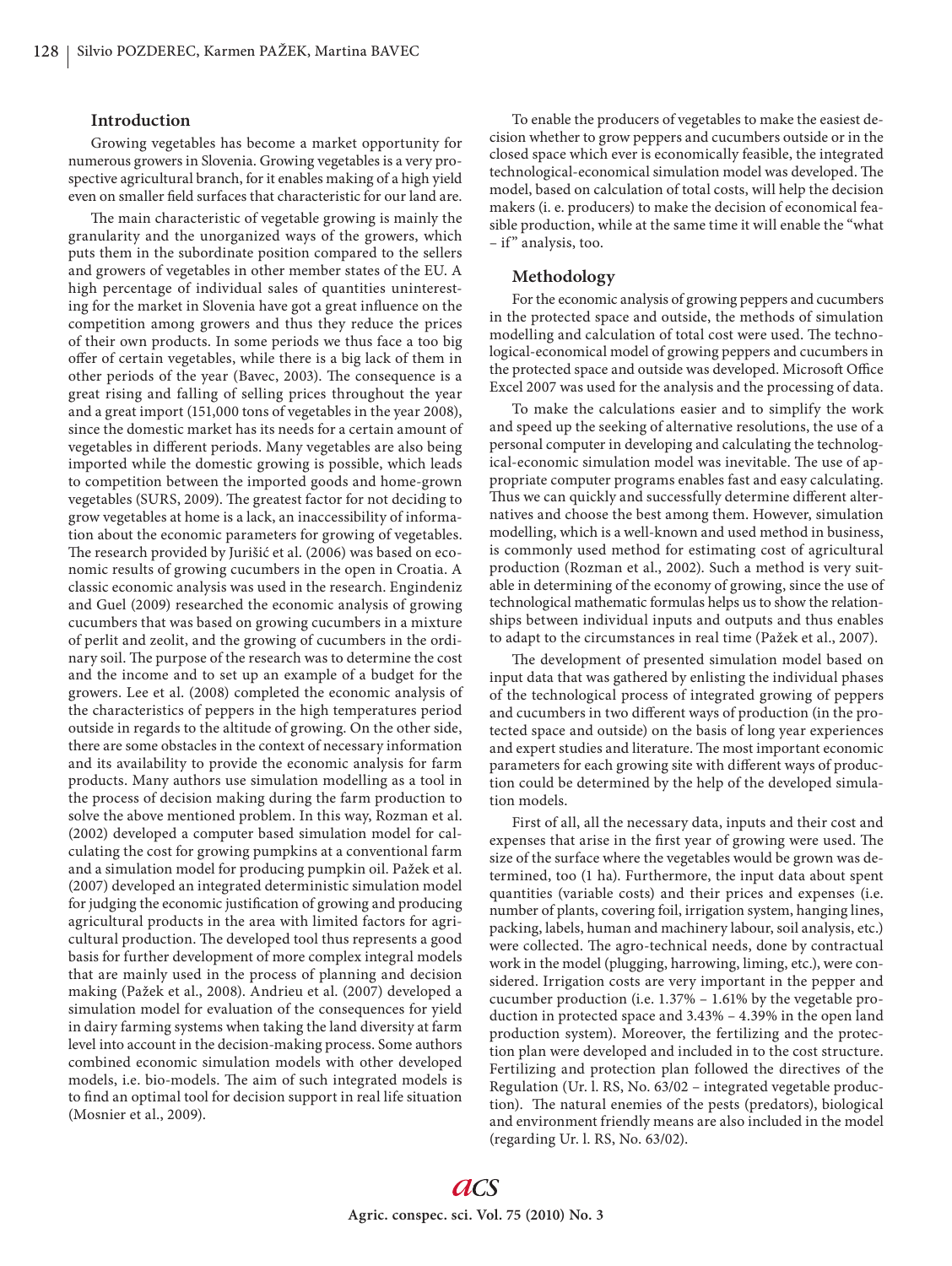Secondly, the selling prices of pepper and cucumber are determined on the basis of momentary valid market prices in the specialized vegetables agricultural cooperative Vrtovi panonski z.o.o in Prekmurje. The data about other variable costs that would arise in the first year of growing (electricity, water for the irrigation, heating with biomass) were defined. Further costs of building (in the model expressed as amortization costs) followed (i.e. the construction of a greenhouse, the double foil for the greenhouse, the basic equipment in the greenhouse, the irrigation system, the cold store, the administration costs, the land). The non-refundable means  $(75\% \text{ of the investment is co-financed by non-re-}$ fundable means in a 40% part) were considered, too.

The amortization cost is different in different production systems of growing in the observed problem. The annual amortization with vegetable production of the construction of the greenhouse is 20 years, the double foil seven years, the basic equipment in the greenhouse 20 years, the irrigation system 15 years and the cold store (512 m3) 20 years. The only considered amortization in the production system outside is that for the irrigation system (which is 15 years) and for the cold store 250 m<sup>3</sup> (which is 20 years).

In the end, it is necessary to enlist the labour costs (the laying of the foil, bonding of the robes, plantation, spring pruning, picking, loading and unloading, sorting, packing) that arise from the different ways of growing each vegetable. The income – subsidies – for each product the same amount (517  $\epsilon$ ), which is set by the catalogue of calculations for planning the business on farms in Slovenia (2010, http://www.kis.si/pls/kis/!kis. web?m=177&j=SI), was included.

For growing in the protected space the pepper 'Bianca F1' was chosen. It was grown in two tops with the estimated yield of 150 t/ha, whereas it would be fertilized from March to December.

The second analyzed vegetable hybrid was the cucumbers 'Darina F1'. The cucumbers would be grown in a single top with the estimated yield of 450 t/ha, that would be achieved in two periods. The first would be from February to June (estimated yield of 300 t/ha), and the second one from July to December (the estimated yield of 150 t/ha).

The same pepper (Bianca F1) was chosen for growing outside (there would be a yield of 40 t/ha). The growing would take place from May to September.

The same hybrid of cucumbers (Darina F1) will grow outside too, whereas the estimated amount of growing outside was 60 t/ha. The growing would take place from May to September.

The variable costs (the costs of material), labour costs (hired manual work), the costs of hired machine work, some other variable costs and the costs of building (expressed as amortization costs) are shown as the costs of production in the calculation system.

The complete calculation system is shown in Figure 1 that is the same for growing peppers and cucumbers in the protected space and outside. The difference can be seen at the beginning



**Figure 1.** The structure of the developed simulation model

stage of growing in the protected space, where the set costs represent the cost of constructing the greenhouse, the cost of the double foil for the greenhouse and the cost of the basic equipment for the greenhouse, which is not present when growing outside. The system is connected with mathematical-functional relationships between the technological and economic variables (Figure 1).

There are some most important economical parameters calculated in the enterprise budget, i.e. break even point of production and coefficient of economics (Ce). Break even point is defined as production quantity and it is calculated as a ratio between total production costs and yield price and measured in monetary unit kilo. The coefficient of economics is defined as a ratio between total production revenue and total production costs. For the economical efficiency of production its calculated value should be >1.00.

The technologic-economic simulation model enables analysis of different production scenarios. Furthermore, two simulated additional scenarios are presented (S1 and S2).

1. There is some loss of the yield because of pests and diseases that can ruin the yield of the two chosen vegetables in the protected place. The suppression of the enlisted factors in time could cause the loss up to 20% of the totally produced yield (scenario 1 – S1). However, in the system where cucumbers and peppers grow outside 20% loss of yield could even be higher. If the pests and diseases are present, it could be up to 30–40%.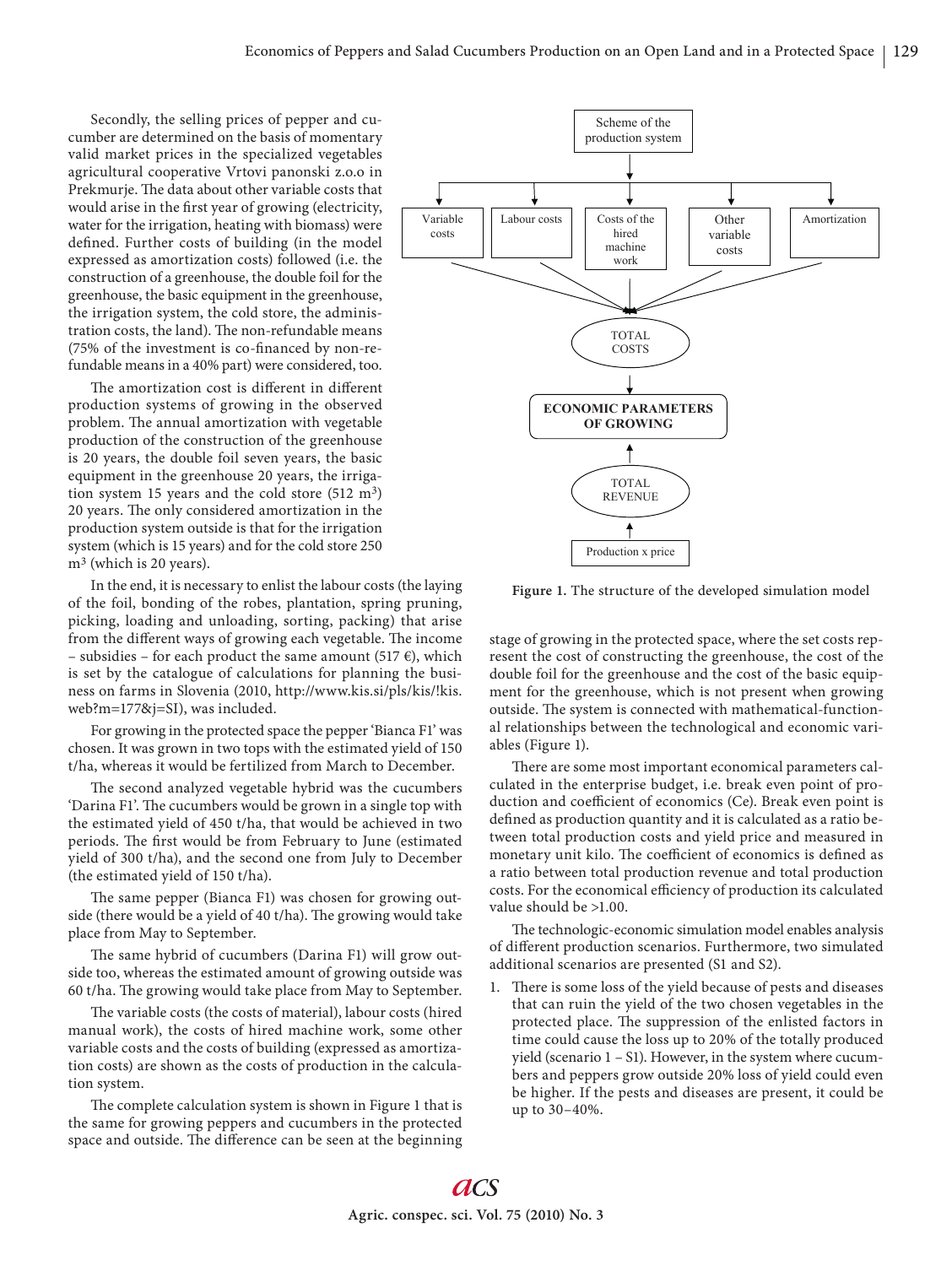2. In the second scenario (S2), the loss of yield in the beginning phase of both production systems can occur. This loss can be up to 10–20% of the yield.

#### **Results and discussion**

Based on the developed specific models the computer program for calculation calculates the technological and economical parameters of the production. Moreover, four developed models for growing peppers and cucumbers in the protected space and outside thus gather the data and based on mathematic equations calculate specific economic parameters (income, financial result, break even price and break even point of production, the break even price with and without the subsidy, and the coefficient of economic) under different starting parameters (different inputs, prices, fertilizers, different yield, surface, % loss, etc.).

Under model assumption the selling price of the peppers grown in the protected space is 0.80  $\epsilon$ /kg, while it is 0.70  $\epsilon$ /kg for peppers grown outside. The selling price of cucumbers is different in the two periods. The selling price is 0.55  $\epsilon$ /kg in the first period from February to June, while the selling price reaches  $0.70 \in$ /kg from July to December. The price in the second period is higher because the quantity on the market is much lower and thus the prices are higher. The selling price of cucumbers grown outside is 0.60 €/kg. All calculated economic parameters are presented in the Tables 1–5.

The total cost together with the non-refundable means for the growing peppers in the protected space was 109,109.30  $\epsilon$ , whereas the total cost without the non-refundable means was higher, i.e. 115,023.56  $\epsilon$ . The financial result together with the non-refundable means was 2.20 times lower amount then the amount with the non-refundable means. The coefficient of economic for the growing peppers in the protected space with and without non-refundable means shows the economic efficiency of peppers production. Other calculated parameters are presented in the Table 1.

The total cost of growing peppers outside in contrast to growing peppers in the protected space does not change much depending on using the non-refundable means, as seen in the Table 2. Other calculated parameters showed that the peppers production in the open land is also suitable from economical point of view and interesting for a farmer.

The analysis of production system of growing cucumbers in the protected space showed that the total costs in the second period were almost half of the amount, since the hanging ropes were still intact from the first period and thus the variable costs of purchasing the ropes and the costs of manual labour were not added here. Similarly, some fertilizers were not used in the second period and thus the variable costs were almost 50% lower than in the first period (from 45,097.00  $\epsilon$  to 24,220.00  $\epsilon$ ). The income in the first period of growing cucumbers was 165,000.00  $\epsilon$ , while it was 105,000.00  $\epsilon$  in the second. The difference could be explained by the fact that in the first period the yield was bigger, namely 300 t, while there were only 150 t in the second period. The yield data was the data achieved in the practice. The financial result in the first period was 51,061.40  $\epsilon$  together with the nonrefundable means (which was the highest financial result from all the developed models), without the non-refundable means

**Table 1.** Calculated parameters for growing peppers in the protected space (selling price 0.80 €/kg and the total yield 150 t/ ha)

|                                                        | With the non-<br>refundable<br>means | Without the<br>non-refundable<br>means |
|--------------------------------------------------------|--------------------------------------|----------------------------------------|
| Total costs $(\epsilon)$                               | 109,109.30                           | 115,023.59                             |
| Total revenue $(\epsilon)$                             | 120,000.00                           | 120,000.00                             |
| Financial result $(\epsilon)$                          | 10,890.70                            | 4,976.00                               |
| Break even price of production $(\epsilon / kg)$       | 0.73                                 | 0.77                                   |
| Break even point of production (kg)                    | 136,387                              | 143,779                                |
| Break even price with the subsidy $(\epsilon/kg)$      | 0.72                                 | 0.76                                   |
| Break even price without the subsidy $(\epsilon / kg)$ | 0.73                                 | 0.77                                   |
| Coefficient of economics (Ce)                          | 1.10                                 | 1.04                                   |
|                                                        |                                      |                                        |

**Table 2.** Calculated parameters for growing peppers outside (selling price 0.70 €/kg and the total yield 40 t/ha)

|                                                        | With the non-<br>refundable<br>means | Without the<br>non-refundable<br>means |
|--------------------------------------------------------|--------------------------------------|----------------------------------------|
| Total costs $(\epsilon)$                               | 27,320.10                            | 27,755.10                              |
| Total revenue $(\epsilon)$                             | 28,517.00                            | 28,517.00                              |
| Financial result $(\epsilon)$                          | 1,196.90                             | 761.90                                 |
| Break even price of production $(\epsilon/\text{kg})$  | 0.68                                 | 0.69                                   |
| Break even point of production (kg)                    | 39,029                               | 39,650                                 |
| Break even price with the subsidy ( $\epsilon$ /kg)    | 0.67                                 | 0.68                                   |
| Break even price without the subsidy $(\epsilon / kg)$ | 0.70                                 | 0.71                                   |
| Coefficient of economic (Ce)                           | 1.04                                 | 1.03                                   |

**Table 3.** Calculated parameters for growing cucumbers in the protected space for the first period (selling price 0.55  $\varepsilon$ /kg and the total yield 300 t/h)a

|                                                        | With the non-<br>refundable<br>means | Without the<br>non-refundable<br>means |
|--------------------------------------------------------|--------------------------------------|----------------------------------------|
| Total costs $(\epsilon)$                               | 113,938.60                           | 116,895.74                             |
| Total revenue $(\epsilon)$                             | 165,000.00                           | 165,000.00                             |
| Financial result $(\epsilon)$                          | 51,061.40                            | 48,104.26                              |
| Break even price of production $(\epsilon / kg)$       | 0.38                                 | 0.39                                   |
| Break even point of production (kg)                    | 207,161                              | 212,538                                |
| Break even price with the subsidy $(\epsilon/kg)$      | 0.38                                 | 0.52                                   |
| Break even price without the subsidy $(\epsilon / kg)$ | 0.38                                 | 0.52                                   |
| Coefficient of economic (Ce)                           | 1.45                                 | 1.41                                   |

the financial result was 48,104.62 €. Other calculated parameters are presented in the Tables 3 and 4.

The total costs with non-refundable means were a bit higher in the production system when growing cucumbers outside than when growing peppers outside (Table 5). There is a request to use more fertilizers in this production system that costs consequently higher variable production costs. The specifics in this production system is the expensive fertilizer Calciogreen that is needed for fertilizing of cucumbers outside (i.e. for the production of pepper outside Calciogreen is not necessary).

The financial result was very similar to the one of growing peppers outside, namely 1,568.90  $\epsilon$  with the non-refundable means and 1,133.90 € without the non-refundable means. All the cal-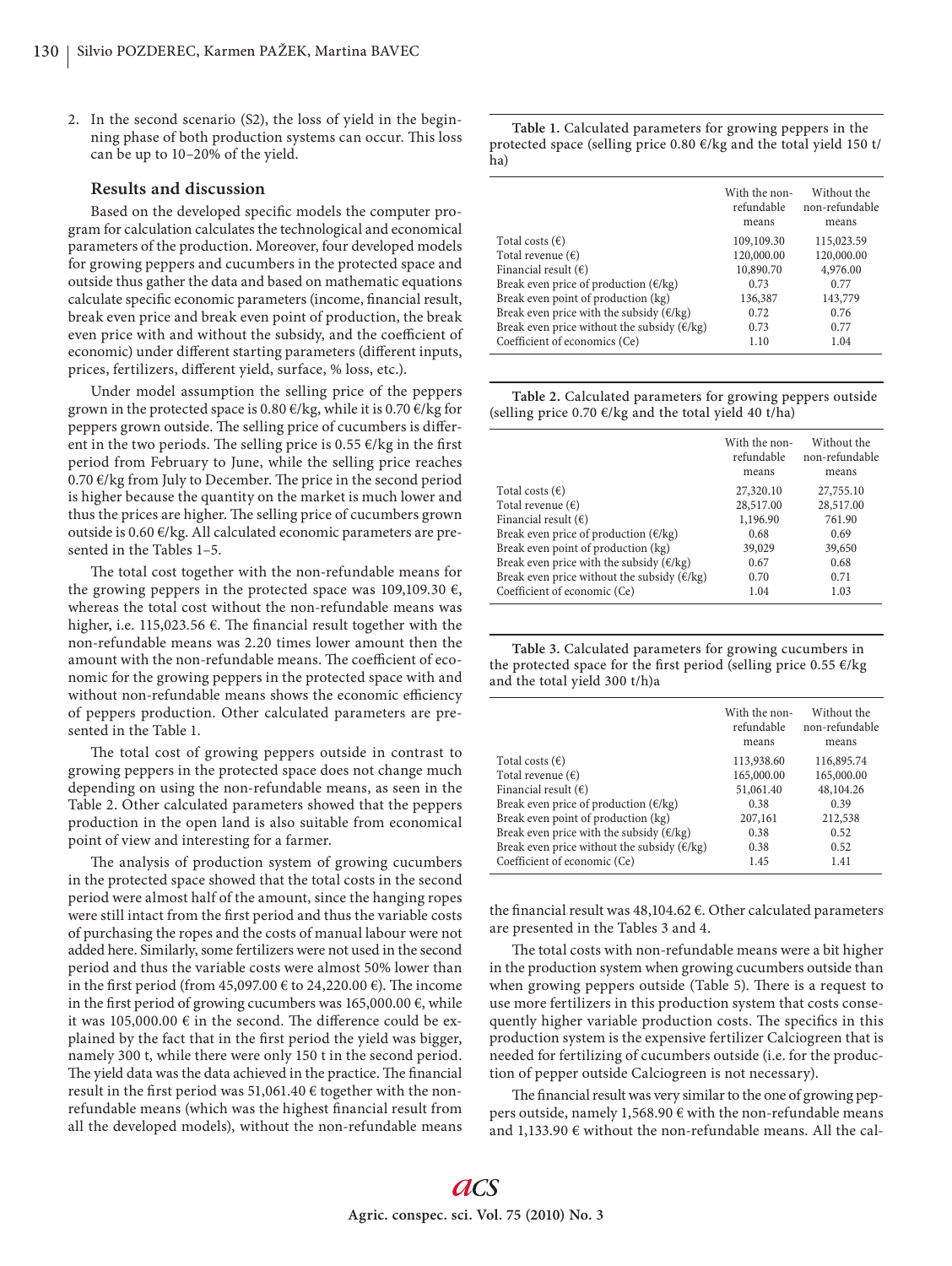**Table 4.** Calculated parameters for growing cucumbers in the protected space for the second period (selling price  $0.70 \text{ } \epsilon$ /kg and the total yield 150 t/ha)

|                                                      | With the non-<br>refundable<br>means | Without the<br>non-refundable<br>means |
|------------------------------------------------------|--------------------------------------|----------------------------------------|
| Total costs $(\epsilon)$                             | 74,787.08                            | 77,744.22                              |
| Total revenue $(\epsilon)$                           | 105,000.00                           | 105,000.00                             |
| Financial result $(\epsilon)$                        | 30,212.92                            | 27,255.78                              |
| Break even price of production $(\epsilon / kg)$     | 0.50                                 | 0.52                                   |
| Break even point of production (kg)                  | 106,839                              | 111,063                                |
| Break even price with the subsidy ( $\epsilon$ /kg)  | 0.50                                 | 0.52                                   |
| Break even price without the subsidy $(\epsilon/kg)$ | 0.50                                 | 0.52                                   |
| Coefficient of economic (Ce)                         | 1.40                                 | 1.35                                   |

**Table 5.** Calculated parameters for growing cucumbers outside (selling price 0.60  $\epsilon$ /kg and the total yield 60 t/ha)

|                                                        | With the non-<br>refundable<br>means | Without the<br>non-refundable<br>means |
|--------------------------------------------------------|--------------------------------------|----------------------------------------|
| Total costs $(\epsilon)$                               | 34,948.10                            | 35,383.10                              |
| Total revenue $(\epsilon)$                             | 36,517.00                            | 36,517.00                              |
| Financial result $(\epsilon)$                          | 1,568.90                             | 1,133.90                               |
| Break even price of production $(\epsilon / kg)$       | 0.58                                 | 0.59                                   |
| Break even point of production (kg)                    | 58,247                               | 58,972                                 |
| Break even price with the subsidy ( $\epsilon$ /kg)    | 0.57                                 | 0.58                                   |
| Break even price without the subsidy $(\epsilon / kg)$ | 0.59                                 | 0.60                                   |
| Coefficient of economic (Ce)                           | 1.04                                 | 1.03                                   |

culated parameters show that the cucumbers production in the open land is suitable from the economic point of view (Table 5).

The simulation results of the sensitiveness analyses for the first and the second scenario are further presented in the paper only for the coefficient of economics. The economic analysis is provided on the basis of simulation results, presented in the Tables 6 and 7.

Under presumption of the same selling price of peppers grown in the protected space and outside (0.80  $\epsilon$ /kg) with and without the non-refundable means production will be economic unfeasible ( $Ce<0$ ). The coefficient of economics would be feasible in the first period of growing cucumbers with the same selling price (0.55  $\varepsilon$ /kg). The analysis shows, that the same could be quoted for the second period of growing cucumbers. On the other hand, in the production system where growing peppers outside (under assumption that selling price is 0.60  $E/kg$ ), the value of coefficient of economics would be under 1.00. It should be stressed here, that the yield loss in the production system outside could be very high, depending on environmental condition. The yield loss of 35% was expected in the presented case. It is obvious that the yield quantity and its prices (under assumption of effective product marketing) determined the economic feasibility of production.

The similar economic situation could be seen in S2 as well. 15% of yield loss is expected in all production systems in the scenario 2. In the starting phase of vegetable production, the farmer comes across different unfavourable production circumstances (i.e. knowledge deficiency and experiences, technical problems,

#### Table 6. The sensitiveness analysis results for the first scenario (S1)

|                                     | Total yield<br>before the<br>scenario (t/ha) scenario $(t/ha)$ | Total yield<br>after the | non-refund-<br>able means) | Ce (with the Ce (without the<br>non-refund-<br>able means) |
|-------------------------------------|----------------------------------------------------------------|--------------------------|----------------------------|------------------------------------------------------------|
| Peppers in the                      | 150                                                            | 120                      | 0.88                       | 0.83                                                       |
| protected space                     |                                                                |                          |                            |                                                            |
| Peppers outside                     | 40                                                             | 26                       | 0.69                       | 0.67                                                       |
| Cucumbers in                        | 300                                                            | 240                      | 1.16                       | 1.13                                                       |
| the protected<br>space (I. period)  |                                                                |                          |                            |                                                            |
| Cucumbers in                        | 150                                                            | 120                      | 1.12                       | 1.08                                                       |
| the protected<br>space (II. period) |                                                                |                          |                            |                                                            |
| Cucumbers                           | 60                                                             | 39                       | 0.68                       | 0.68                                                       |
| outside                             |                                                                |                          |                            |                                                            |
|                                     |                                                                |                          |                            |                                                            |

Table 7. The sensitiveness analysis results for the second scenario (S2)

|                                                     | Total yield<br>before the | Total yield<br>after the<br>scenario (t/ha) scenario (t/ha) | non-refund-<br>able means) | Ce (with the Ce (without the<br>non-refund-<br>able means) |
|-----------------------------------------------------|---------------------------|-------------------------------------------------------------|----------------------------|------------------------------------------------------------|
| Peppers in the<br>protected space                   | 150                       | 127.5                                                       | 0.93                       | 0.89                                                       |
| Peppers outside                                     | 40                        | 34                                                          | 0.89                       | 0.88                                                       |
| Cucumbers in<br>the protected<br>space (I. period)  | 300                       | 225                                                         | 1.23                       | 1.20                                                       |
| Cucumbers in<br>the protected<br>space (II. period) | 150                       | 127.5                                                       | 1.19                       | 1.15                                                       |
| Cucumbers<br>outside                                | 60                        | 51                                                          | 0.89                       | 0.88                                                       |

etc.). Consecutively, the economic situation depends on extension of unfavourable production circumstances or yield loss. However, as seen in the both scenarios, the only economically feasible would be the growing of cucumbers in the first and the second period, because the coefficient of economics of all the others would be under value 1.0 as mentioned previously.

## **Conclusions**

With the development of technological-economic simulation models for growing peppers and cucumbers outside and in the protected space the important economic parameters were calculated. Analysis shows that growing peppers and cucumbers in the protected space gives more income than growing outside. Based on the comparison of growing peppers and cucumbers in the protected space we can see that growing cucumbers is more profitable. At this point the role of the subsidies that are in production system should stress its necessity and improve the economic efficiency. The presented simulation models enable a precise estimation of economic parameters. The presented approach has fulfilled most of our expectations. The approach also provides some useful features, such as "what-if" analysis, which contributes to the comprehensibility and justification of the assessment and decision process, and may also give specific advice to farmers how to improve the economic position of their farms.